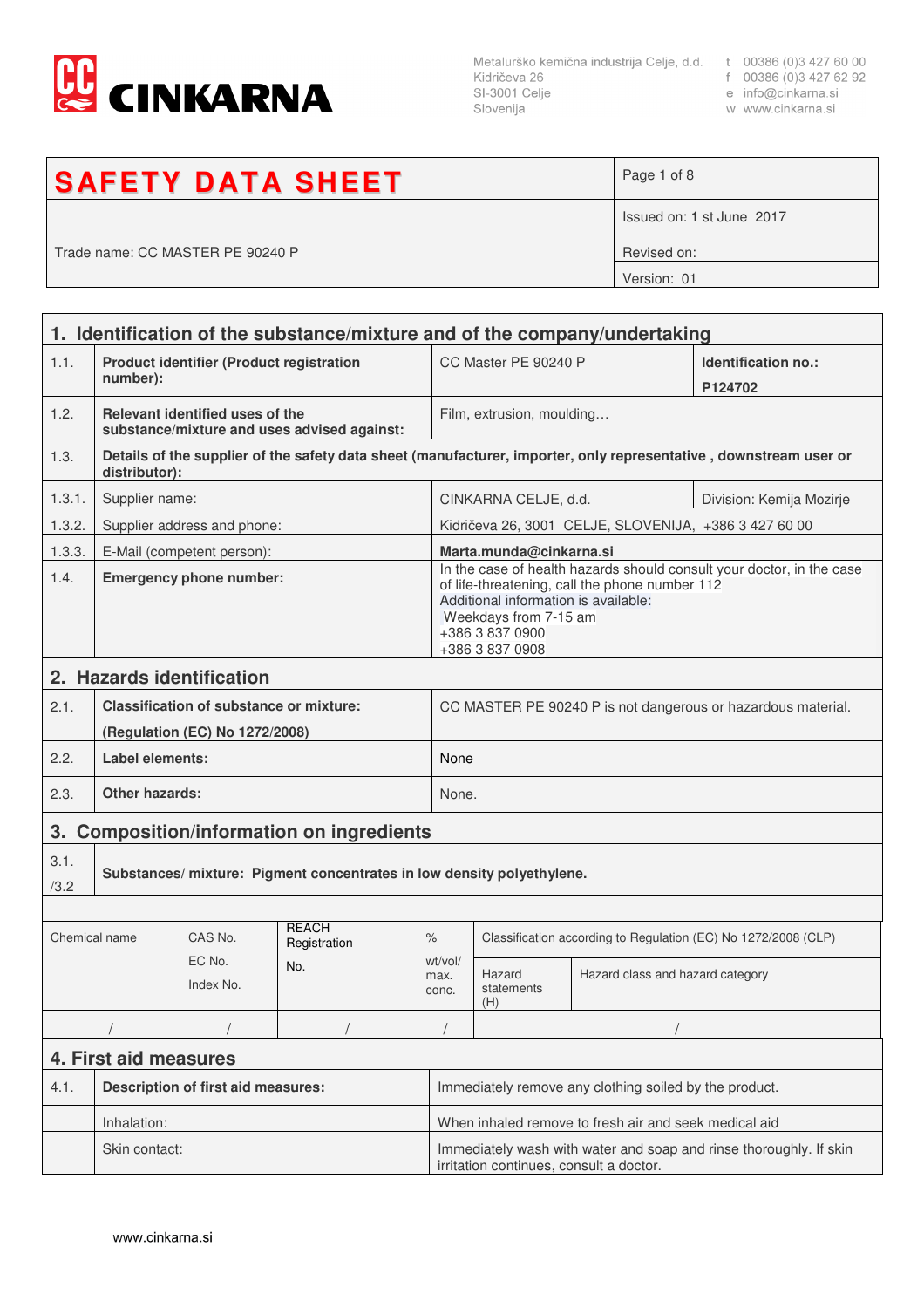Cinkarna Celje, SAFETY DATA SHEET **Page 2 of 8** Trade name: CC Master PE 90240 P

|        | Eyes/mycosis contact:                                                                          | Rinse eyes under running water for several minutes. Keep the eyes<br>opened. If symptoms persist, seek medical advice.                                                                        |
|--------|------------------------------------------------------------------------------------------------|-----------------------------------------------------------------------------------------------------------------------------------------------------------------------------------------------|
|        | Ingestion:                                                                                     | Rinse out the mouth and then drink plenty of water. If symptoms<br>persist, call for medical advice.                                                                                          |
| 4.2    | Most important symptoms and effects, acute<br>and delayed:                                     | Not known.                                                                                                                                                                                    |
| 4.3.   | Indication of any immediate medical attention<br>and special treatment needed:                 | Toasted part of body cooling with cold water.                                                                                                                                                 |
|        | 5. Firefighting measures                                                                       |                                                                                                                                                                                               |
| 5.1.   | <b>Extinguishing media</b>                                                                     |                                                                                                                                                                                               |
|        | Appropriate media:                                                                             | $CO2$ , foam, water.                                                                                                                                                                          |
|        | Inappropriate media:                                                                           | Strong water jet                                                                                                                                                                              |
| 5.2.   | Specific hazards arising from the substance or<br>mixture:                                     | In case of fires, hazardous combustion gas is formed: CO and CO <sub>2</sub>                                                                                                                  |
| 5.3.   | <b>Advice for firefighters:</b>                                                                | Wear self-contained respiratory protective device. Wear fully                                                                                                                                 |
|        |                                                                                                | protective clothing.                                                                                                                                                                          |
|        | 6. Accidental release measures                                                                 |                                                                                                                                                                                               |
| 6.1.   | Personal precautions protective equipment and<br>emergency procedures                          | Usual precautions when handling the material.                                                                                                                                                 |
| 6.1.1. | For non-emergency persons:                                                                     | Prevent the transfer of material into surface water drainage system<br>and underground.                                                                                                       |
| 6.1.2. | For emergency responders:                                                                      | No requirements.                                                                                                                                                                              |
| 6.2.   | <b>Environmental precautions:</b>                                                              | Prevent the transfer of material into sewers and watercourses.                                                                                                                                |
| 6.3.   | Methods and material for containment and<br>cleaning:                                          |                                                                                                                                                                                               |
| 6.3.1. | Appropriate spillage retaining techniques (fencing,<br>covering drains, retaining procedures): | Collect spilled material in an appropriated container for disposal.<br>Deposit it based on regulation.                                                                                        |
| 6.3.2. | Appropriate cleaning procedures                                                                |                                                                                                                                                                                               |
|        | Neutralization techniques                                                                      | Not known.                                                                                                                                                                                    |
|        | Decontamination techniques                                                                     | Not known.                                                                                                                                                                                    |
|        | Absorbent materials                                                                            | Not known.                                                                                                                                                                                    |
|        | Cleaning techniques                                                                            | Use appropriate tools to put the spilled solid in an appropriate disposal<br>or recovery container. Reuse or recycle where possible.                                                          |
|        | Sucking techniques                                                                             | Central vacuuming.                                                                                                                                                                            |
|        | Required equipment for retaining /cleaning                                                     | Soil, sand, shovel.                                                                                                                                                                           |
| 6.3.3. | Inappropriate cleaning or retaining techniques                                                 | Do not rinse with water.                                                                                                                                                                      |
| 6.4.   | Reference to other sections:                                                                   | For further disposal measures see chapter 13.                                                                                                                                                 |
|        | 7. Handling and storage                                                                        |                                                                                                                                                                                               |
| 7.1.   | <b>Precautions for safe handling</b>                                                           |                                                                                                                                                                                               |
| 7.1.1. | Recommendations shall be specified to:                                                         |                                                                                                                                                                                               |
|        | Safe handing of substance or mixture:                                                          | Handle in contained and properly designed equipment system. Use<br>with adequate ventilation. Avoid ingestion and inhalation. Keep away<br>from uncontrolled heat and incompatible materials. |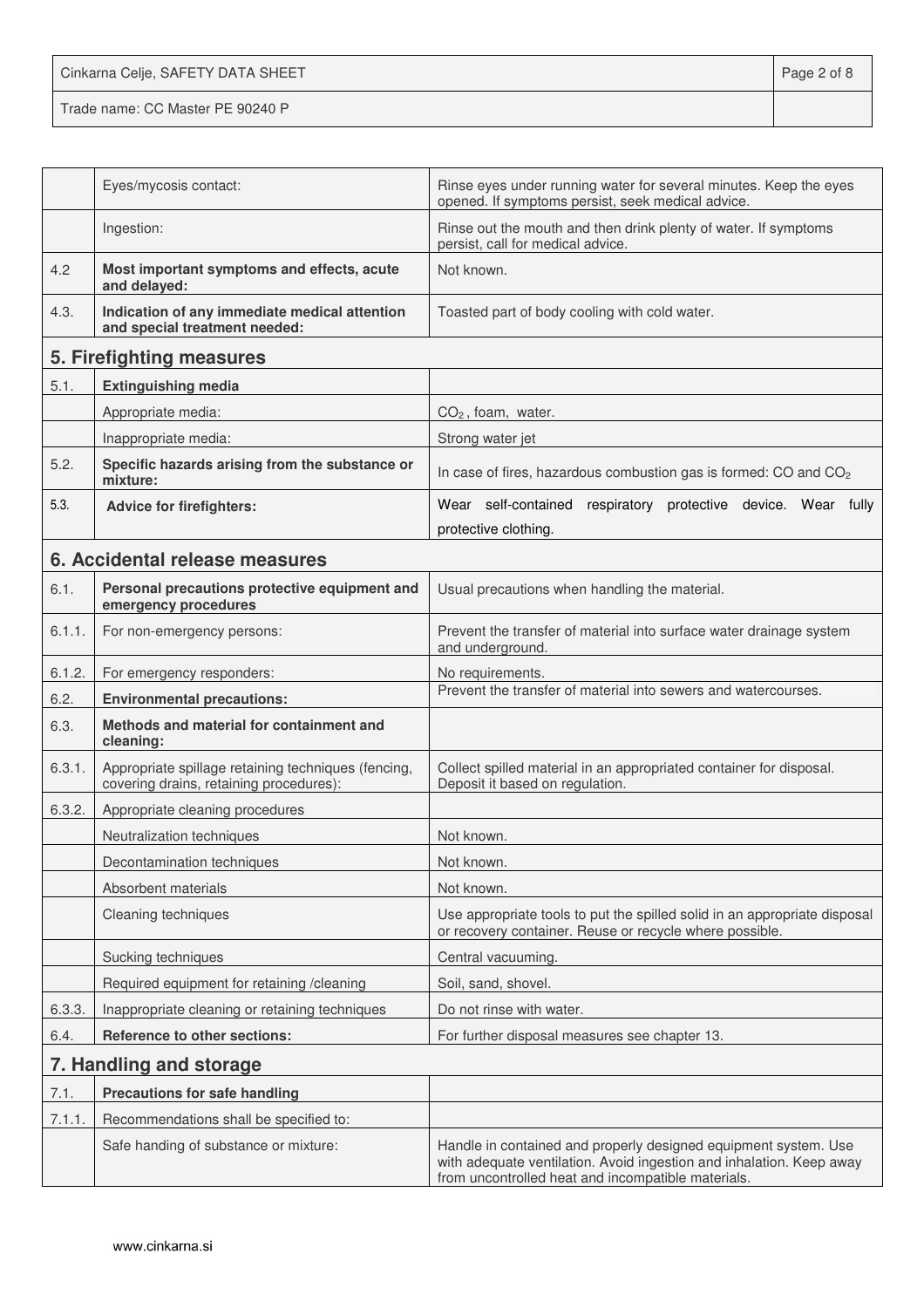| Cinkarna Celje, SAFETY DATA SHEET | Page 3 of 8 |
|-----------------------------------|-------------|
| Trade name: CC Master PE 90240 P  |             |

|        | Prevent handling of incompatible substances or<br>mixtures:                                                          | Lay attention to the warnings on the label.                                                                                                                                                      |
|--------|----------------------------------------------------------------------------------------------------------------------|--------------------------------------------------------------------------------------------------------------------------------------------------------------------------------------------------|
|        | Reduce the release of the substance or mixture to<br>the environment:                                                | Packaging should be tightly closed and upright to prevent leakage.                                                                                                                               |
| 7.1.2. | General working hygiene (prohibited eating,<br>drinking and smoking within working area; washing<br>hands $\ldots$ ) | Immediately remove any clothing soiled by the product. Avoid contact<br>with skin and eyes. During processing and handling of the product,<br>don't eat and drink. Avoid inhalation of dust.     |
| 7.2.   | Conditions for safe storage, including any<br>incompatibilities                                                      |                                                                                                                                                                                                  |
|        | Management of risk associated with:                                                                                  | Ground all material handling and transfer equipment to dissipate built-<br>up of static electricity.                                                                                             |
|        | - explosive atmospheres:                                                                                             | Every effort should be made to prevent the accumulation of powders<br>or fine dusts around material handling systems. ŽAccumulated<br>powders or fine dusts may form explosive air-dust mixture. |
|        | - corrosive substances:                                                                                              | Keep away from food, drink and the strong oxidizers.                                                                                                                                             |
|        | - incompatible substances or mixtures:                                                                               | The premises must be adequately ventilated.                                                                                                                                                      |
|        | - evaporation substances:                                                                                            | Keep from sources of ignition, heat and open flame.                                                                                                                                              |
|        | - potential ignition sources:                                                                                        | Precautions against electrostatic electricity, the use of grounded<br>equipment.                                                                                                                 |
|        | How to control the effects of                                                                                        |                                                                                                                                                                                                  |
|        | - weather conditions:                                                                                                | Store in a dry place.                                                                                                                                                                            |
|        | - ambient pressure:                                                                                                  | There are no requirements.                                                                                                                                                                       |
|        | - temperature:                                                                                                       | Do not store above 25 °C.                                                                                                                                                                        |
|        | - sunlight:                                                                                                          | Keep away from heat and direct sunlight.                                                                                                                                                         |
|        | - humidity:                                                                                                          | Store the product in dry and cold place. Keep away from heat, direct<br>sunlight and moisture. Keep in well-closed packaging.                                                                    |
|        | - vibrations:                                                                                                        | There are no requirements.                                                                                                                                                                       |
|        | Securing integrity of substance or mixture by use<br>of:                                                             |                                                                                                                                                                                                  |
|        | - stabilisers:                                                                                                       | There are no requirements.                                                                                                                                                                       |
|        | - antioxidants:                                                                                                      | There are no requirements.                                                                                                                                                                       |
|        | Other advice including:                                                                                              |                                                                                                                                                                                                  |
|        | - ventilation requirements;                                                                                          | Facilities must be adequately ventilated.                                                                                                                                                        |
|        | - specific designs for storage rooms or vessels<br>(including retention walls and ventilation):                      | No special measures required.                                                                                                                                                                    |
|        | - quantity limitations regarding storage conditions:                                                                 | No special measures required.                                                                                                                                                                    |
|        | - packaging compatibility:                                                                                           | No special measures required.                                                                                                                                                                    |
| 7.3.   | Specific end use(s):                                                                                                 | Colouring of polyethylene products.                                                                                                                                                              |
|        | 8. Exposure control/ personal protection                                                                             |                                                                                                                                                                                                  |
| 8.1.   | <b>Control parameters</b>                                                                                            |                                                                                                                                                                                                  |
| 8.1.1  | Limit values (MV):                                                                                                   |                                                                                                                                                                                                  |
|        | <b>DNEL</b>                                                                                                          | Titanium dioxide: 10 mg/m <sup>3</sup>                                                                                                                                                           |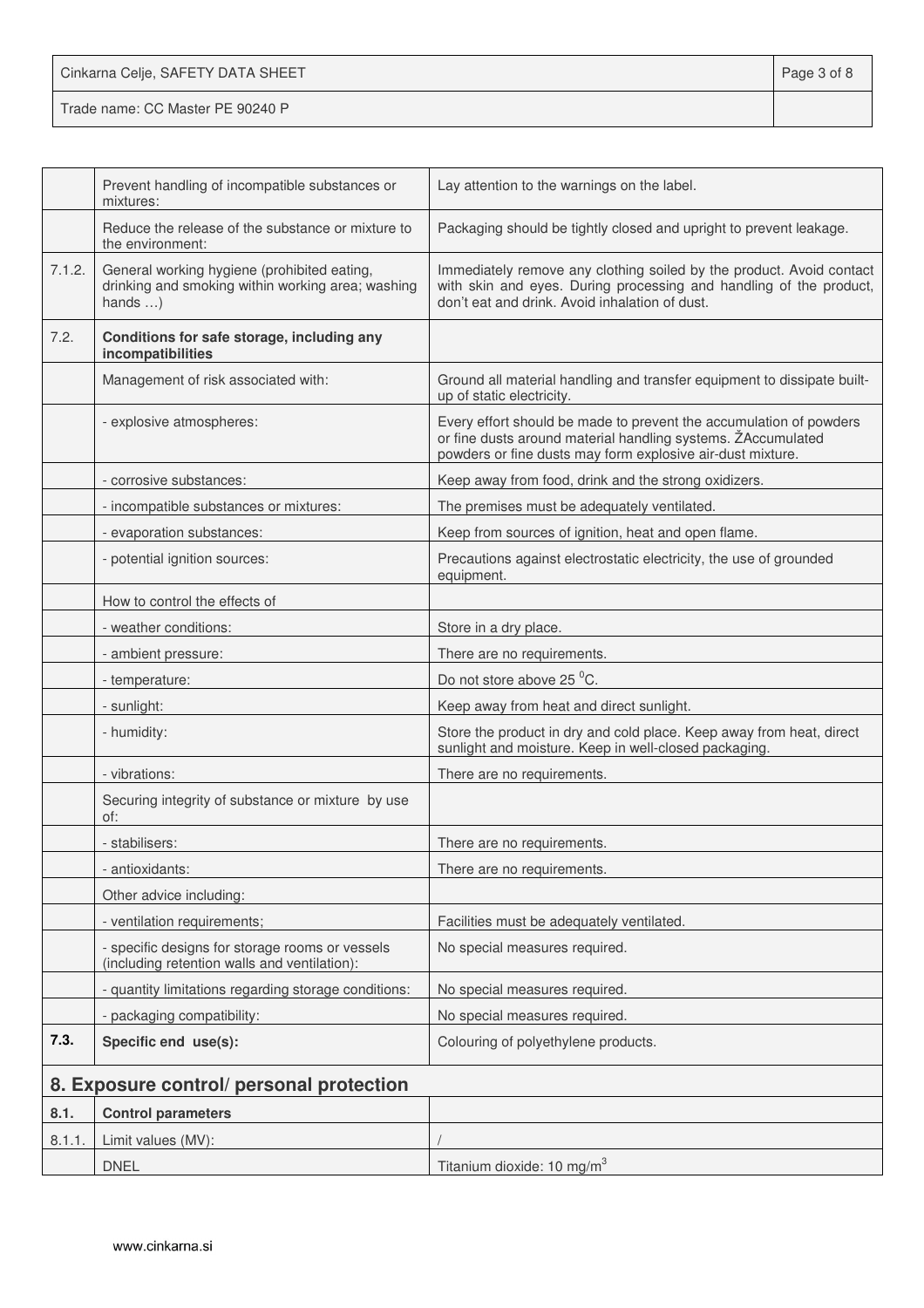Cinkarna Celje, SAFETY DATA SHEET **Page 4 of 8** 

Trade name: CC Master PE 90240 P

|        | <b>PNEC</b>                                               | Titanium dioxide:                                                                                                                                                                                                                                                                                                                                                                                                                                                                   |  |
|--------|-----------------------------------------------------------|-------------------------------------------------------------------------------------------------------------------------------------------------------------------------------------------------------------------------------------------------------------------------------------------------------------------------------------------------------------------------------------------------------------------------------------------------------------------------------------|--|
|        |                                                           | Freshwater: $> 0,127$ mg/l                                                                                                                                                                                                                                                                                                                                                                                                                                                          |  |
|        |                                                           | Freshwater deposits: > 1000 mg/kg                                                                                                                                                                                                                                                                                                                                                                                                                                                   |  |
|        |                                                           | Sea water: $> 0.62$ mg/l                                                                                                                                                                                                                                                                                                                                                                                                                                                            |  |
|        |                                                           | Sea water deposits: > 100 mg/kg                                                                                                                                                                                                                                                                                                                                                                                                                                                     |  |
|        |                                                           | Soil: > 100 mg/kg                                                                                                                                                                                                                                                                                                                                                                                                                                                                   |  |
| 8.2.   | <b>Exposure control</b>                                   | Wastewater treatment plant: > 100 mg/kg                                                                                                                                                                                                                                                                                                                                                                                                                                             |  |
| 8.2.1. | Appropriate engineering controls:                         | Ventilation on the work place.                                                                                                                                                                                                                                                                                                                                                                                                                                                      |  |
| 8.2.2. | Personal protective equipment:                            |                                                                                                                                                                                                                                                                                                                                                                                                                                                                                     |  |
|        | - respiratory protection:                                 | If engineering controls and ventilation are not sufficient to prevent<br>built-up of aerosols, vapours or dusts, appropriate NIOSH approved<br>air-purifying respirators or self-contained breathing apparatus<br>appropriate for exposure potential should be used. Air-supplied<br>breathing apparatus must be used when oxygen concentrations are<br>low or if airborne concentrations exceed the limits of the air-purifyng<br>respirators. Dust musk, SIST EN 140:1999/AC:2000 |  |
|        | - skin protection:                                        | Protective clothing, SIST EN ISO 13688:2013                                                                                                                                                                                                                                                                                                                                                                                                                                         |  |
|        | - hand protection:                                        | Wear thermal insulating gloves whenever molten material is present.<br>SIST EN 374-3:2003/AC:2006                                                                                                                                                                                                                                                                                                                                                                                   |  |
|        | - eye/face protection:                                    | Safety goggles, SIST EN 166:2002                                                                                                                                                                                                                                                                                                                                                                                                                                                    |  |
|        | - heat radiation protection:                              | Gloves, SIST EN 407:2004                                                                                                                                                                                                                                                                                                                                                                                                                                                            |  |
|        | Other:                                                    | Before eating, drinking, or smoking, wash face and hands thoroughly<br>with soap and water.                                                                                                                                                                                                                                                                                                                                                                                         |  |
| 8.2.3. | Environment exposure control:                             | Do not allow product to reach ground water, water bodies or sewage<br>system.                                                                                                                                                                                                                                                                                                                                                                                                       |  |
|        | 9. Physical and chemical properties                       |                                                                                                                                                                                                                                                                                                                                                                                                                                                                                     |  |
| 9.1.   | Information on basic physical and chemical<br>properties: |                                                                                                                                                                                                                                                                                                                                                                                                                                                                                     |  |
|        | - appearance                                              | Solid, pellets                                                                                                                                                                                                                                                                                                                                                                                                                                                                      |  |
|        | - color                                                   | White                                                                                                                                                                                                                                                                                                                                                                                                                                                                               |  |
|        | - odor:                                                   | Odorles                                                                                                                                                                                                                                                                                                                                                                                                                                                                             |  |
|        | Upper/lower flammability or explosive limit:              | N.a.                                                                                                                                                                                                                                                                                                                                                                                                                                                                                |  |
|        | Relative density:                                         | 1,60 – 1,75 g/m <sup>3</sup> at 20 <sup>o</sup> C                                                                                                                                                                                                                                                                                                                                                                                                                                   |  |
|        | Solubility:                                               | Insoluble in water                                                                                                                                                                                                                                                                                                                                                                                                                                                                  |  |
| 9.2.   | Other information:                                        | N.a.                                                                                                                                                                                                                                                                                                                                                                                                                                                                                |  |
|        | 10. Stability and reactivity                              |                                                                                                                                                                                                                                                                                                                                                                                                                                                                                     |  |
| 10.1.  | <b>Reactivity:</b>                                        | Stable and not reactive.                                                                                                                                                                                                                                                                                                                                                                                                                                                            |  |
| 10.2.  | <b>Chemical stability:</b>                                | Under normal conditions the products is stable.                                                                                                                                                                                                                                                                                                                                                                                                                                     |  |
| 10.3.  | <b>Possible hazardous reactions:</b>                      | This product is stable under normal use conditions for shock,                                                                                                                                                                                                                                                                                                                                                                                                                       |  |
|        |                                                           | vibration, pressure or temperature.                                                                                                                                                                                                                                                                                                                                                                                                                                                 |  |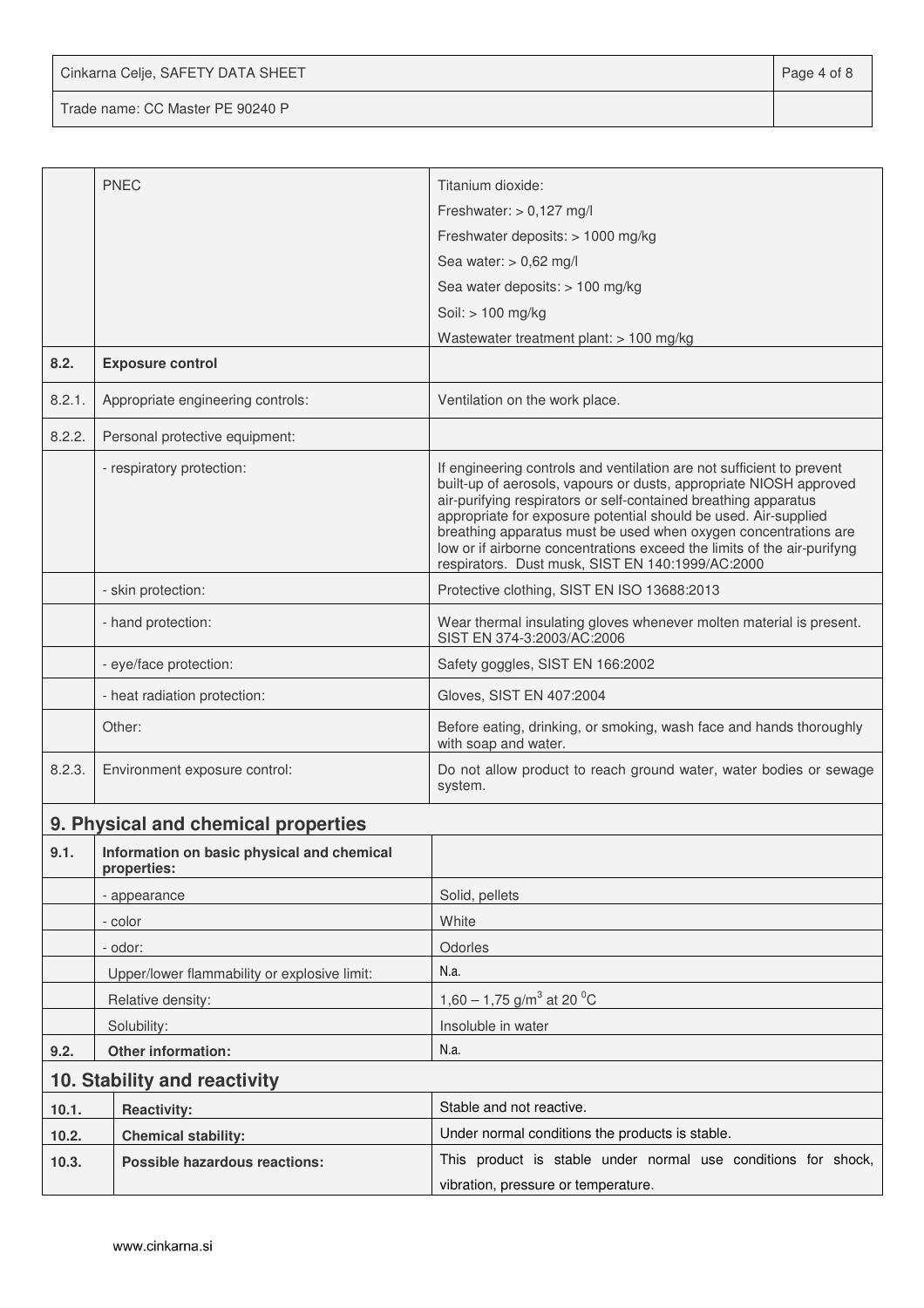Cinkarna Celje, SAFETY DATA SHEET **Page 5 of 8** 

Trade name: CC Master PE 90240 P

| 10.4. | <b>Conditions to avoid:</b>              | Avoid contact with flames or sparks. Do not heat temperatures<br>exceeding 350 °C.                                                                                                                                                                                                                                                                                                                                                                                                                                                                                                                                                                                                                                                                    |
|-------|------------------------------------------|-------------------------------------------------------------------------------------------------------------------------------------------------------------------------------------------------------------------------------------------------------------------------------------------------------------------------------------------------------------------------------------------------------------------------------------------------------------------------------------------------------------------------------------------------------------------------------------------------------------------------------------------------------------------------------------------------------------------------------------------------------|
| 10.5. | Incompatible materials:                  | Acid, alkali and oxidants.                                                                                                                                                                                                                                                                                                                                                                                                                                                                                                                                                                                                                                                                                                                            |
| 10.6. | <b>Hazardous decomposition products:</b> | Dust may from an explosive mixture with air, ignited by sparks<br>or source of ignition.                                                                                                                                                                                                                                                                                                                                                                                                                                                                                                                                                                                                                                                              |
|       | 11. Toxicological data                   |                                                                                                                                                                                                                                                                                                                                                                                                                                                                                                                                                                                                                                                                                                                                                       |
| 11.1. | Information on toxicological effects     |                                                                                                                                                                                                                                                                                                                                                                                                                                                                                                                                                                                                                                                                                                                                                       |
|       | - Acute toxicity:                        | Titanium dioxide:<br>Acute oral toxicity: LD 50/rat > 5000 mg/kg<br>Acute oral toxicity by inhalation: LD 50/4h rat > 6,82 mg/l                                                                                                                                                                                                                                                                                                                                                                                                                                                                                                                                                                                                                       |
|       | - skin corrosion/irritation:             | N.a.                                                                                                                                                                                                                                                                                                                                                                                                                                                                                                                                                                                                                                                                                                                                                  |
|       | - Serious eye damage/irritation:         | N.a.                                                                                                                                                                                                                                                                                                                                                                                                                                                                                                                                                                                                                                                                                                                                                  |
|       | - respiratory or skin sensitisation:     | May cause allergic reaction                                                                                                                                                                                                                                                                                                                                                                                                                                                                                                                                                                                                                                                                                                                           |
|       | - germ cell mutagenicity:                | N.a.                                                                                                                                                                                                                                                                                                                                                                                                                                                                                                                                                                                                                                                                                                                                                  |
|       | - Carcinogenicity:                       | In February 2006 the IARC came to the conclusion that there are not<br>enough evidence that titanium dioxide has carcinogenic effects in<br>humans. However, based on experiments in rats (inhalation), the IARC<br>notes that there is enough proof for carcinogenicity in the studied<br>animals (rats). General conclusion of the IARC is that Titanium<br>dioxide is "possibly carcinogen" to humans (class 2B).<br>This conclusion is based on the IARC rules that require the<br>identification of carcinogenicity be made by confirming the results<br>regarding the formation of tumours and performing two or more<br>independent researches in one living species in different laboratories<br>or on separate occasions by various methods. |
|       | - Toxicity for reproduction:             | It is not toxic for reproduction.                                                                                                                                                                                                                                                                                                                                                                                                                                                                                                                                                                                                                                                                                                                     |
|       | - STOT - single exposure:                | N.a.                                                                                                                                                                                                                                                                                                                                                                                                                                                                                                                                                                                                                                                                                                                                                  |
|       | - STOT - repeated exposure:              | N.a.                                                                                                                                                                                                                                                                                                                                                                                                                                                                                                                                                                                                                                                                                                                                                  |
|       | - Inhalation hazards:                    | N.a.                                                                                                                                                                                                                                                                                                                                                                                                                                                                                                                                                                                                                                                                                                                                                  |
|       | 12. Ecological information               |                                                                                                                                                                                                                                                                                                                                                                                                                                                                                                                                                                                                                                                                                                                                                       |
| 12.1. | <b>Toxicity:</b>                         | Titanium dioxide:<br>Toxicity for fish:<br>LC <sub>50</sub> / 96 h / Pimephales promelas (fathead minnow): > 1000 mg/l<br>Toxicity for aquatic organisms:<br>EC <sub>50</sub> / 72 h / Pseudokirchneriella subcapitata (green algae): 61 mg/l<br>Toxicity for aquatic invertebrates:<br>EC <sub>50</sub> / 48 h / Daphnia magna (water flea): > 1000 mg/l                                                                                                                                                                                                                                                                                                                                                                                             |
| 12.2. | Persistence and degradability:           | The product is bio non-degradable and insoluble in water.                                                                                                                                                                                                                                                                                                                                                                                                                                                                                                                                                                                                                                                                                             |
| 12.3. | <b>Accumulation in organisms:</b>        | The product does not accumulate in organisms.                                                                                                                                                                                                                                                                                                                                                                                                                                                                                                                                                                                                                                                                                                         |
| 12.4. | <b>Mobility in soil:</b>                 | N.a.                                                                                                                                                                                                                                                                                                                                                                                                                                                                                                                                                                                                                                                                                                                                                  |
| 12.5. | PBT and vPvB assessment results:         | Unclassified substance PBT/ Unclassified substance vPvB.                                                                                                                                                                                                                                                                                                                                                                                                                                                                                                                                                                                                                                                                                              |
| 12.6. | <b>Other adversative effects:</b>        | Do not allow product to reach ground water, water bodies or sewage<br>system.                                                                                                                                                                                                                                                                                                                                                                                                                                                                                                                                                                                                                                                                         |
|       | 13. Disposal considerations              |                                                                                                                                                                                                                                                                                                                                                                                                                                                                                                                                                                                                                                                                                                                                                       |
| 13.1. | Waste treatment methods:                 | Remove in accordance with local regulations<br>Classification No. 07 02 13waste plastic                                                                                                                                                                                                                                                                                                                                                                                                                                                                                                                                                                                                                                                               |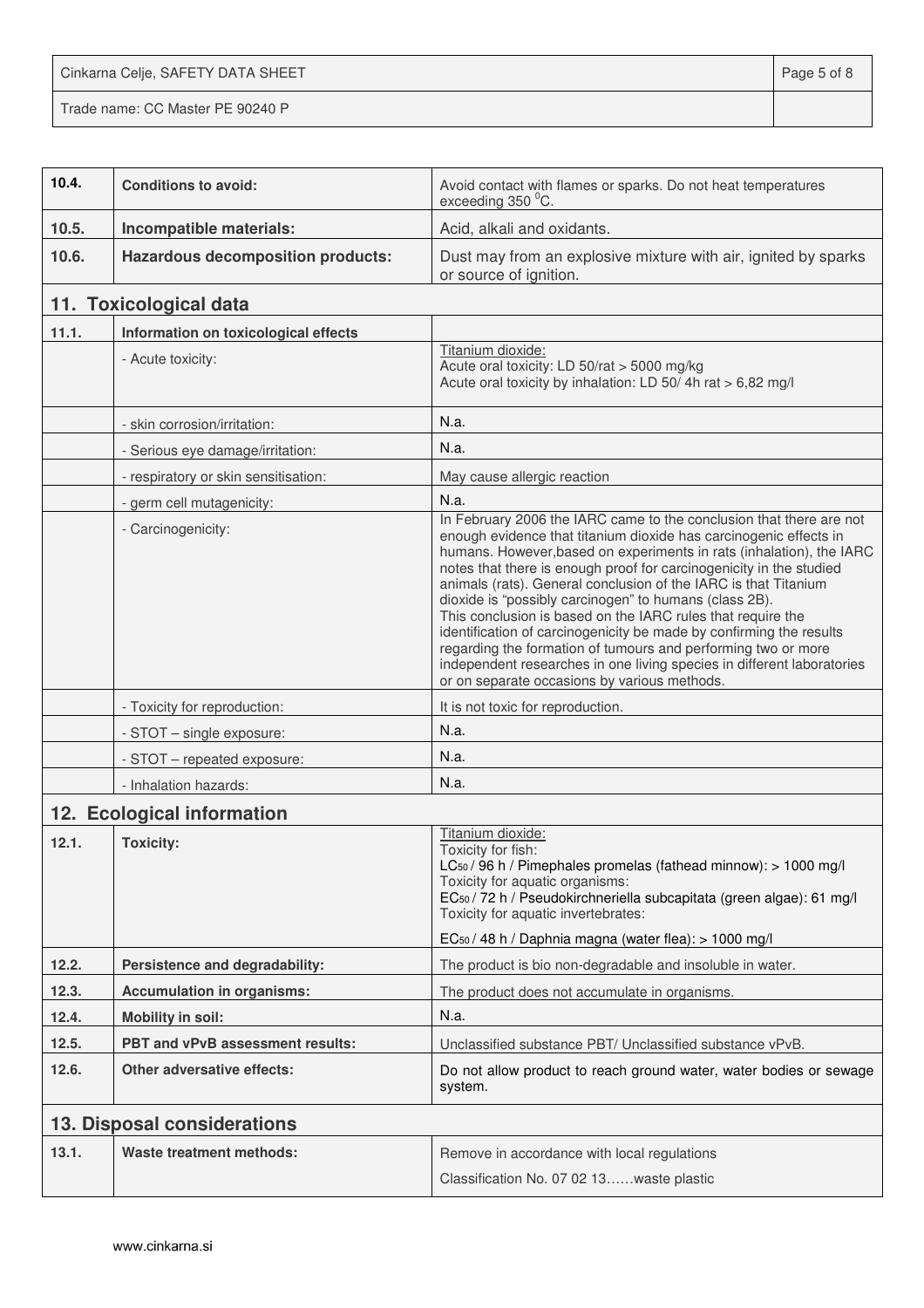Cinkarna Celje, SAFETY DATA SHEET **Page 6 of 8** and 2011 12 and 2012 12 and 2012 12 and 2012 12 and 2012 12 and 201 Trade name: CC Master PE 90240 P

|        | 14. Transport information                                                                                                                                                                                  |                                                                                                                                                                                                                                                                         |  |  |
|--------|------------------------------------------------------------------------------------------------------------------------------------------------------------------------------------------------------------|-------------------------------------------------------------------------------------------------------------------------------------------------------------------------------------------------------------------------------------------------------------------------|--|--|
|        | ADR, RID, AND, IMDG, ICAO-TI/IATA-DGR                                                                                                                                                                      |                                                                                                                                                                                                                                                                         |  |  |
| 14.1.  | <b>UN number:</b>                                                                                                                                                                                          |                                                                                                                                                                                                                                                                         |  |  |
| 14.2.  | UN proper shipping (technical name if<br>required):                                                                                                                                                        |                                                                                                                                                                                                                                                                         |  |  |
| 14.3   | <b>Transport hazard class:</b>                                                                                                                                                                             |                                                                                                                                                                                                                                                                         |  |  |
| 14.4.  | Packaging group:                                                                                                                                                                                           |                                                                                                                                                                                                                                                                         |  |  |
| 14.5.  | <b>Hazard to environment:</b>                                                                                                                                                                              |                                                                                                                                                                                                                                                                         |  |  |
| 14.6.  | Special precautions for user:                                                                                                                                                                              |                                                                                                                                                                                                                                                                         |  |  |
| 14.7.  | Bulk transport by MARPOL 73/78 Annex II<br>and IBC Code:                                                                                                                                                   |                                                                                                                                                                                                                                                                         |  |  |
| 14.8.  | Tunnel code:                                                                                                                                                                                               |                                                                                                                                                                                                                                                                         |  |  |
| 14.9.  | <b>Classification code:</b>                                                                                                                                                                                |                                                                                                                                                                                                                                                                         |  |  |
| 14.10. | <b>Hazard label:</b>                                                                                                                                                                                       |                                                                                                                                                                                                                                                                         |  |  |
|        | 15. Regulatory information                                                                                                                                                                                 |                                                                                                                                                                                                                                                                         |  |  |
| 15.1.  | Rules and regulations regarding health,<br>safety, and environmental hazard specific to<br>the substance or mixture:                                                                                       | Law of chemicals and regulation of classification, packaging and<br>labelling of hazard material and preparation.                                                                                                                                                       |  |  |
| 15.2.  | <b>Chemical safety assessment:</b>                                                                                                                                                                         | Chemical safety assessment was not made.                                                                                                                                                                                                                                |  |  |
|        | 16. Other information                                                                                                                                                                                      |                                                                                                                                                                                                                                                                         |  |  |
|        | Amendments made in the revised edition:                                                                                                                                                                    |                                                                                                                                                                                                                                                                         |  |  |
|        | List of relevant R phrases, hazard statements,<br>safety phrases and/or precautionary statements.<br>Write out the full text of any statement which are<br>not written out in full under Sections 2 to 15: |                                                                                                                                                                                                                                                                         |  |  |
|        | Training of personnel:                                                                                                                                                                                     | In accordance with technical instruction.                                                                                                                                                                                                                               |  |  |
|        | Sources:                                                                                                                                                                                                   | The data given here are based on current knowledge and experience.<br>The purpose of this Material Safety Data Sheet is to describe the<br>product in terms of its safety requirements. The data do not signify<br>any warranty with regard to the products properties. |  |  |
|        |                                                                                                                                                                                                            | Chemicals Act (Zkem-UPB1) Official Gazette of RS No.<br>$\bullet$<br>110/2003, as amended (Official Gazette of RS, No. 16/2008 9/<br>$2011$ ).                                                                                                                          |  |  |
|        |                                                                                                                                                                                                            | Act on occupational safety and health (ZVZD-1) Official Gazette<br>$\bullet$<br>of RS, No. 43/2011.                                                                                                                                                                     |  |  |
|        |                                                                                                                                                                                                            | Rules on the protection of workers from risks related to chemical<br>$\bullet$<br>agents at work (Official Gazette of RS, No. 100/2001, as<br>amended (Official Gazette of RS, No. 39/2005, 53/2007,<br>102/2010).                                                      |  |  |
|        |                                                                                                                                                                                                            | Regulation on the classification, packaging and labeling of<br>$\bullet$<br>dangerous preparations (Official Gazette of RS No. 67/2005, as<br>amended (Official Gazette of RS, no. 137/2006, 70/2008 and<br>88/2008, 126/2008, 81/2009).                                |  |  |
|        |                                                                                                                                                                                                            | Rules on reporting (Official Gazette of RS, No. 35 / 2011), as                                                                                                                                                                                                          |  |  |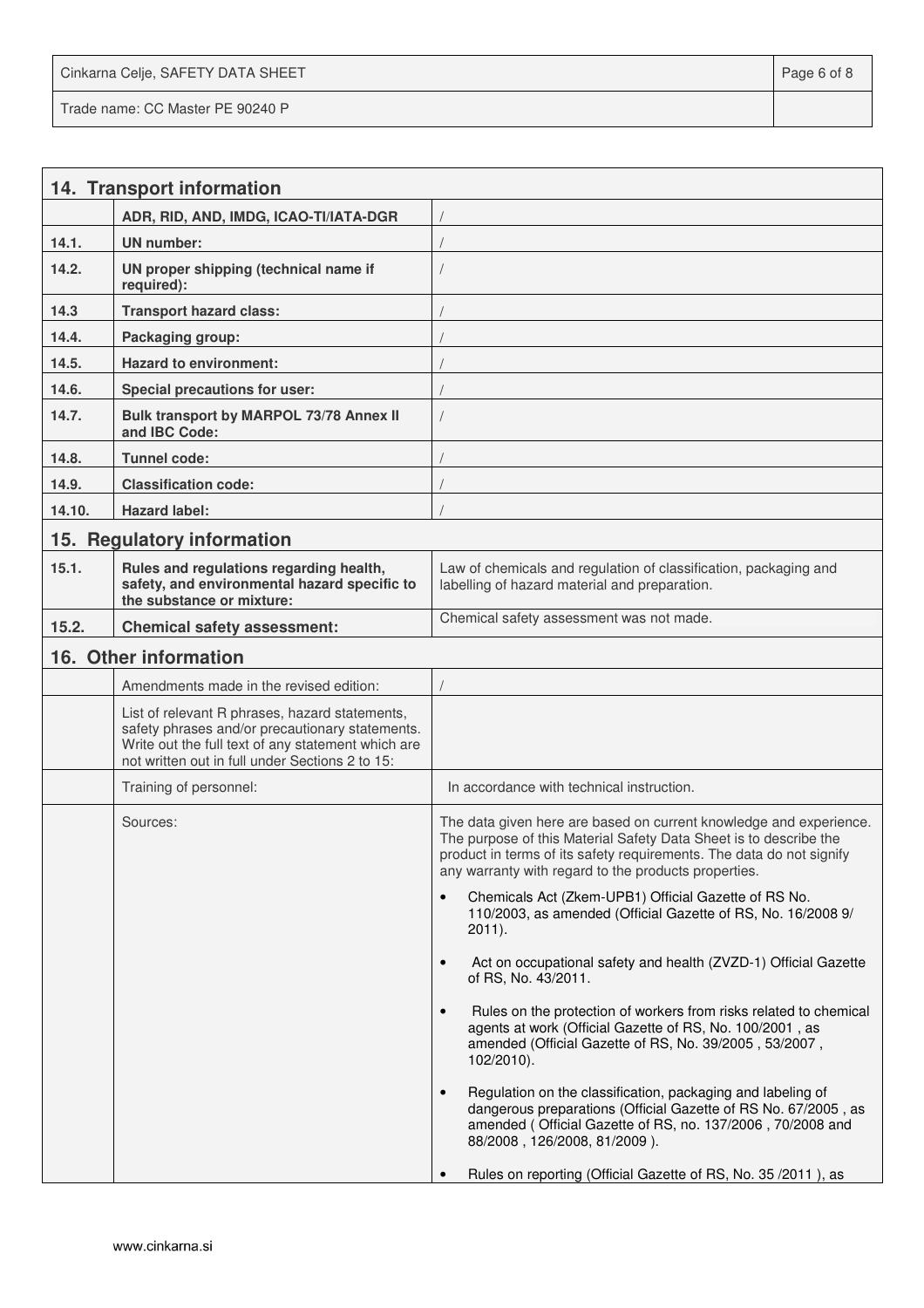| Cinkarna Celje, SAFETY DATA SHEET | Page 7 of 8 |
|-----------------------------------|-------------|
| Trade name: CC Master PE 90240 P  |             |

|  |                                              |                        | amended (Official Gazette RS, No. 49/2013).                                                                                                                                                                                                                                                                                                                                                                                                                                                                                                                                                                                                                                                                                                                                                                                                                                                          |
|--|----------------------------------------------|------------------------|------------------------------------------------------------------------------------------------------------------------------------------------------------------------------------------------------------------------------------------------------------------------------------------------------------------------------------------------------------------------------------------------------------------------------------------------------------------------------------------------------------------------------------------------------------------------------------------------------------------------------------------------------------------------------------------------------------------------------------------------------------------------------------------------------------------------------------------------------------------------------------------------------|
|  |                                              | $\bullet$              | Regulation on the management of packaging and packaging<br>waste (Official Gazette RS, no. 84/2006).                                                                                                                                                                                                                                                                                                                                                                                                                                                                                                                                                                                                                                                                                                                                                                                                 |
|  |                                              | $\bullet$<br>34/2008). | Ordinance on Waste Management (Official Gazette of RS, No.                                                                                                                                                                                                                                                                                                                                                                                                                                                                                                                                                                                                                                                                                                                                                                                                                                           |
|  |                                              | $\bullet$<br>$\bullet$ | Regulation (EC) no. 1907/2006 of the European Parliament and<br>of the Council concerning the Registration, Evaluation,<br>Authorisation and Restriction of Chemicals (REACH),<br>establishing a European Chemicals Agency, amending Directive<br>1999/45/EC and repealing Council Regulation (EEC) No. 793/93<br>and Commission Regulation (EC) no. 1488/94 and Council<br>Directive 76/769/EEC and Commission Directives 91/155/EEC,<br>93/67/EEC, 93/105/EEC and 2000/21/EC, as amended (OJ EU<br>No. 453 /2010, 348/2013).<br>Regulation (EC) no. 1272/2008 of the European Parliament and<br>of the Council on classification, labeling and packaging of<br>substances and mixtures, amending and repealing Directives<br>67/548/EEC, 1999/45 / EC and amending Regulation (EC) no.<br>1907/2006, as amended (Official Gazette of RS, No. 790/2009<br>286/2011, 618/2012, 0487/2013, 758/2013). |
|  |                                              | $\bullet$              | Publication of titles and references of harmonised standards<br>under Union harmonisation legislation (2013/C 186/01).                                                                                                                                                                                                                                                                                                                                                                                                                                                                                                                                                                                                                                                                                                                                                                               |
|  | A key or legend to abbreviation and acronyms | ADI -                  | Acceptable Daily Intake                                                                                                                                                                                                                                                                                                                                                                                                                                                                                                                                                                                                                                                                                                                                                                                                                                                                              |
|  | used in the safety data sheet:               | ADN -                  | European Agreement concerning the International                                                                                                                                                                                                                                                                                                                                                                                                                                                                                                                                                                                                                                                                                                                                                                                                                                                      |
|  |                                              |                        | Carriage of Dangerous Goods by Inland Waterways                                                                                                                                                                                                                                                                                                                                                                                                                                                                                                                                                                                                                                                                                                                                                                                                                                                      |
|  |                                              | CLP-                   | Regulation (EC) No 1272/2008 on classification,                                                                                                                                                                                                                                                                                                                                                                                                                                                                                                                                                                                                                                                                                                                                                                                                                                                      |
|  |                                              |                        | packaging and labelling of substances and mixtures                                                                                                                                                                                                                                                                                                                                                                                                                                                                                                                                                                                                                                                                                                                                                                                                                                                   |
|  |                                              | PNEC -                 | <b>Predicted No Effect Concentration</b>                                                                                                                                                                                                                                                                                                                                                                                                                                                                                                                                                                                                                                                                                                                                                                                                                                                             |
|  |                                              | DNEL -                 | Derived No Effect Level                                                                                                                                                                                                                                                                                                                                                                                                                                                                                                                                                                                                                                                                                                                                                                                                                                                                              |
|  |                                              | STOT-                  | Specific target organ toxicity                                                                                                                                                                                                                                                                                                                                                                                                                                                                                                                                                                                                                                                                                                                                                                                                                                                                       |
|  |                                              | ADR-                   | European Agreement concerning the International                                                                                                                                                                                                                                                                                                                                                                                                                                                                                                                                                                                                                                                                                                                                                                                                                                                      |
|  |                                              |                        | Carriage of Dangerous Goods by Road                                                                                                                                                                                                                                                                                                                                                                                                                                                                                                                                                                                                                                                                                                                                                                                                                                                                  |
|  |                                              | CAS -                  | <b>Chemical Abstract Services</b>                                                                                                                                                                                                                                                                                                                                                                                                                                                                                                                                                                                                                                                                                                                                                                                                                                                                    |
|  |                                              | EINECS -               | European Inventory of Existing Commercial Chemical                                                                                                                                                                                                                                                                                                                                                                                                                                                                                                                                                                                                                                                                                                                                                                                                                                                   |
|  |                                              | GHS-                   | Substances<br>Globally Harmonised System of Classification and<br>Labelling of Chemicals                                                                                                                                                                                                                                                                                                                                                                                                                                                                                                                                                                                                                                                                                                                                                                                                             |
|  |                                              | REACH-                 | Registration, Evaluation, Authorisation and Restriction of                                                                                                                                                                                                                                                                                                                                                                                                                                                                                                                                                                                                                                                                                                                                                                                                                                           |
|  |                                              |                        | Chemicals                                                                                                                                                                                                                                                                                                                                                                                                                                                                                                                                                                                                                                                                                                                                                                                                                                                                                            |
|  |                                              | ICAO-TI -              | International Civil Aviation Organisation - Technical                                                                                                                                                                                                                                                                                                                                                                                                                                                                                                                                                                                                                                                                                                                                                                                                                                                |
|  |                                              |                        | Instructions                                                                                                                                                                                                                                                                                                                                                                                                                                                                                                                                                                                                                                                                                                                                                                                                                                                                                         |
|  |                                              | IMDG -                 | Code International Maritime Dangerous Goods Code                                                                                                                                                                                                                                                                                                                                                                                                                                                                                                                                                                                                                                                                                                                                                                                                                                                     |
|  |                                              | IATA -                 | International Air Transport Association                                                                                                                                                                                                                                                                                                                                                                                                                                                                                                                                                                                                                                                                                                                                                                                                                                                              |
|  |                                              | ISO-                   | International Organization For Standardization                                                                                                                                                                                                                                                                                                                                                                                                                                                                                                                                                                                                                                                                                                                                                                                                                                                       |
|  |                                              | AOEL -                 | Acceptable Operator Exposure Level                                                                                                                                                                                                                                                                                                                                                                                                                                                                                                                                                                                                                                                                                                                                                                                                                                                                   |
|  |                                              |                        | NOAEL No - Observed Adverse Effect Level                                                                                                                                                                                                                                                                                                                                                                                                                                                                                                                                                                                                                                                                                                                                                                                                                                                             |